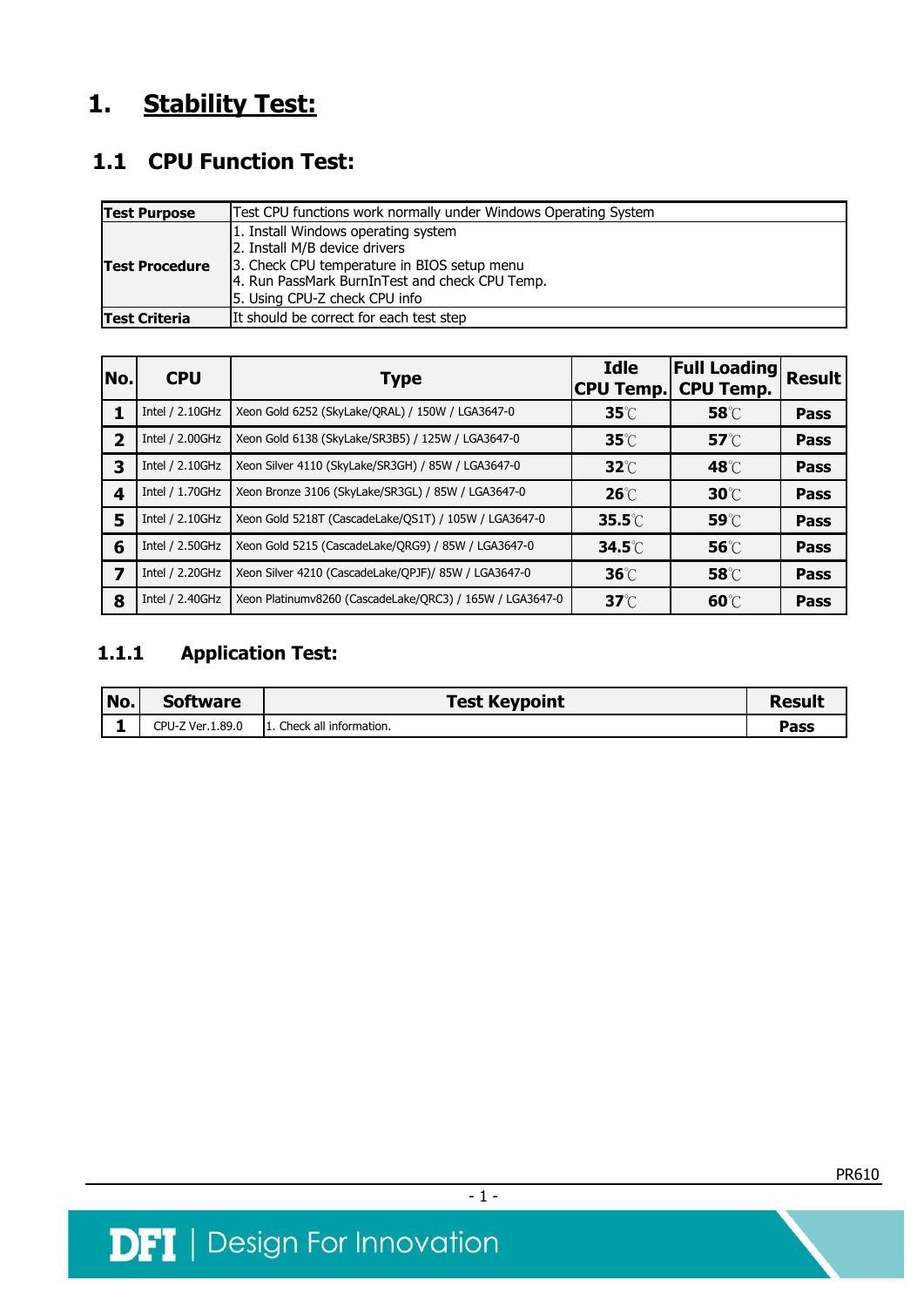## **1.2 Memory Function Test:**

| <b>Test Purpose</b>   | Test Memory functions work normally under Windows Operating System                                                                                                                                                                                                                          |  |  |  |
|-----------------------|---------------------------------------------------------------------------------------------------------------------------------------------------------------------------------------------------------------------------------------------------------------------------------------------|--|--|--|
| <b>Test Procedure</b> | 1. Install Windows Operating System<br>2. Install M/B Device Driver<br>3. Run AIDA64 Cache and Memory Benchmark Ver.5.97.4600 1 time<br>14. Run Passmark Performance Test 9.0 Build1023 1 time<br>15. Run 3DMark for Windows Ver.2.4.4264 BenchMark 3 times<br>6. S3/Hibernate Test 3 times |  |  |  |
| <b>Test Criteria</b>  | It should be no problem for the test                                                                                                                                                                                                                                                        |  |  |  |

#### **1.2.1 DDR4:**

| No. | <b>Function</b>                           | <b>Result</b> |
|-----|-------------------------------------------|---------------|
|     | DDR4 DIMM Slot Examine                    | <b>Pass</b>   |
|     | Single Channel mode                       | <b>Pass</b>   |
| 3   | Dual channel mode                         | <b>Pass</b>   |
| 4   | Warning beep sound when no memory install | Pass          |

#### **1.2.2 Application Test:**

| No. | <b>Software</b> | <b>Test Keypoint</b>                        |                   | <b>Test Environment</b>                                                                                                                                | <b>Result</b> |
|-----|-----------------|---------------------------------------------|-------------------|--------------------------------------------------------------------------------------------------------------------------------------------------------|---------------|
|     | V8.1 Pro        | PassMark MemTest8611. Stress test 12 hours. | DDR4:<br>$0.5$ .: | DDR4-2933/SAMSUNG-M393A2K40CB2-CVFBY/SEC-<br>K4A8G045WC-BCVF/16GB*6/DR071-1/2/3/4/5/6 (DIMM-<br>1/2/3/4/5/6) Dual Channel<br>UEFI Shell Memtest86 V8.1 | Pass          |

### **1.2.3 DDR4 Approved List:**

| No. | <b>Brand</b>   | <b>Chip</b> | <b>Size</b> | <b>Type</b> | <b>Chip Model No.</b> | <b>Vendor Part No.</b> | <b>Result</b> |
|-----|----------------|-------------|-------------|-------------|-----------------------|------------------------|---------------|
|     | <b>SAMSUNG</b> | SEC         | 16GB        | DDR4-2933   | K4A8G045WC-BCVF       | M393A2K40CB2-CVFBY     | Pass          |
|     | Kingston       | Micron      | 32GB        | DDR4-2933   | 9CE75-D9WFK           | KSM29RD4/32MEI         | Pass          |
|     | Transcend      | SEC         | 4GB         | DDR4-2400   | K4A4G085WE-BCRC       | <b>TS512MHR72V4H</b>   | Pass          |

- 2 -

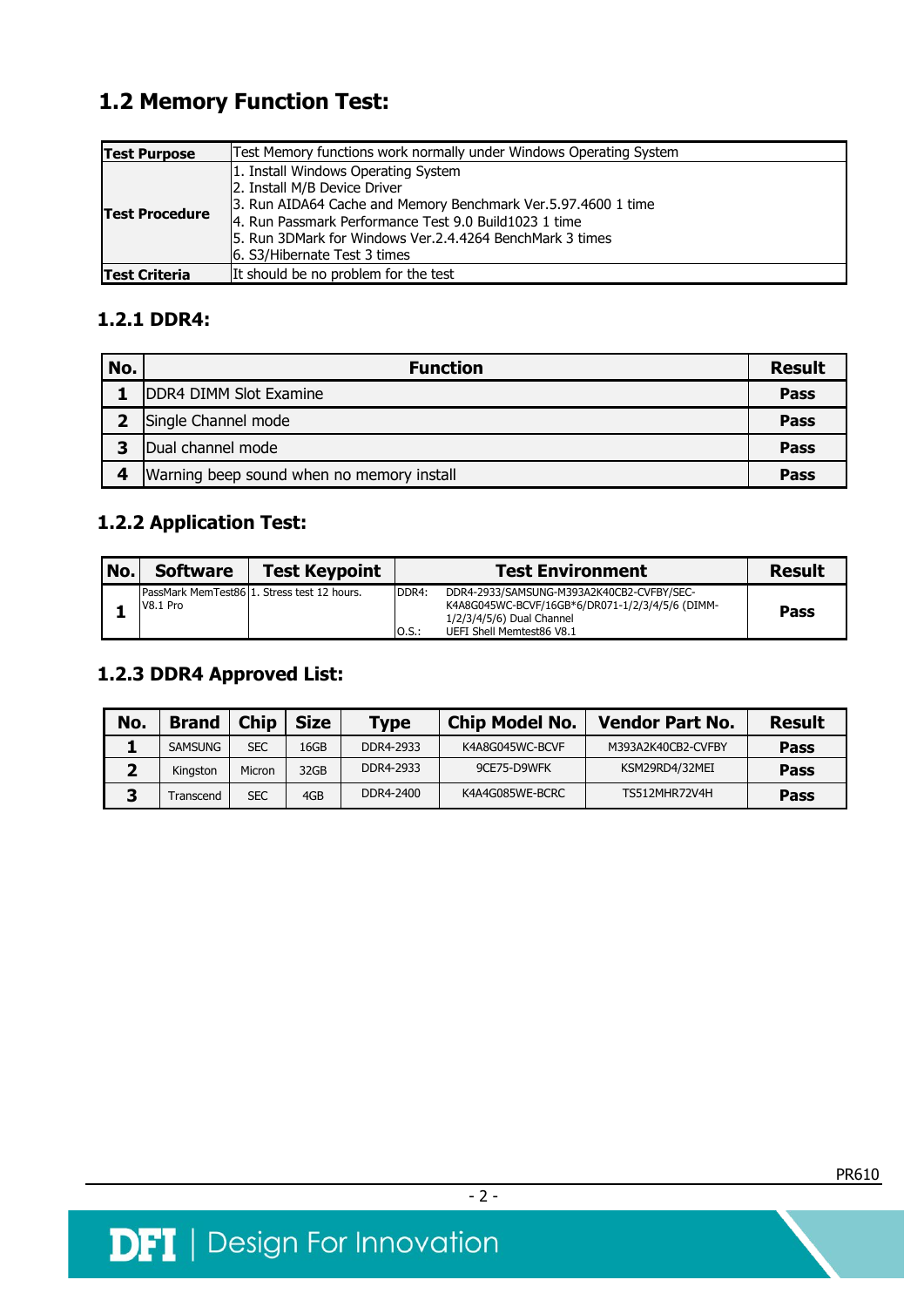#### **1.2.4 DDR4 Module Test Procedures:**

| No. | <b>DDR4 Module</b>                                                          | <b>Test Procedures</b>                                                                                                                                                                                                                                                                                                                                                                                                                                                       | <b>Result</b> |
|-----|-----------------------------------------------------------------------------|------------------------------------------------------------------------------------------------------------------------------------------------------------------------------------------------------------------------------------------------------------------------------------------------------------------------------------------------------------------------------------------------------------------------------------------------------------------------------|---------------|
| 1   | DDR4-2933/<br>SAMSUNG-M393A2K40CB2-CVFBY/<br>SEC-K4A8G045WC-BCVF/<br>16GB*6 | CPU:<br>Intel Xeon Gold 6252 2.10GHz (QRAL)<br><b>DIMM Slot:</b><br>DIMM-1/2/3/4/5/6 Dual Channel<br>Test Summary:<br>AIDA64 Cache and Memory Benchmark(V6.00.5100)<br>DUAL CHANNEL(DIMM-1/2/3/4/5/6)<br>READ:123.40 MB/s<br>WRITE: 92372 MB/s<br>COPY:100707 MB/s<br>Passmark PerformanceTest 9.0 Build 1031<br>CPU Mark: 19443.1<br>Memory Mark:223<br>3DMark for Windows(V 2.8.6546)3times<br>Cloud Gate: 6968<br>Ice Storm: 42688<br>Sky diver: 3636<br>Fire Strike: 770 | <b>Pass</b>   |
| 2   | DDR4-2933/<br>Kingston-KSM29RD4/<br>32MI/Micron-9CE75-D9WFK/<br>32GB*4      | CPU:<br>Intel Xeon Silver 4210 2.20GHz (OPJF)<br><b>DIMM Slot:</b><br>DIMM-1/2/3/4/5/6 Dual Channel<br>Test Summary:<br>AIDA64 Cache and Memory Benchmark(V6.00.5100) DUAL<br>CHANNEL(DIMM-1/2/4/5)<br>READ:69019 MB/s<br>WRITE: 65562 MB/s<br>COPY:66455 MB/s<br>Passmark PerformanceTest 9.0 Build 1031<br>CPU Mark: 12980.6<br>Memory Mark:2214<br>3DMark for Windows(V 2.8.6546)3times<br>Cloud Gate: 674<br>Ice Storm:2550<br>Sky diver:224<br>Fire Strike: 70          | <b>Pass</b>   |
| 3   | DDR4-2400/Transcend-TS512MHR72V4H<br>/SEC-K4A4G085WE-BCRC/4GB*2             | CPU:<br>Intel Xeon Bronze 3106 1.70GHz (SR3GL)<br><b>DIMM Slot:</b><br>DIMM-3/6 Dual Channel<br>AIDA64 Cache and Memory Benchmark(V6.00.5100)<br>Test Summary:<br>DUAL CHANNEL(DIMM-3/6)<br>READ: 32844 MB/s<br>WRITE: 30595 MB/s<br>COPY:29503 MB/s<br>Passmark PerformanceTest 9.0 Build 1031<br>CPU Mark: 7381.9<br>Memory Mark: 1600.7<br>3DMark for Windows(V 2.8.6546)3times<br>Cloud Gate: 423<br>Ice Storm: 1631<br>Sky diver: 121<br>Fire Strike: 39                | <b>Pass</b>   |
| 4   | DDR4-2933/SAMSUNG-M393A2K40CB2-<br>CVFBY/SEC-K4A8G045WC-BCVF/16GB*3         | Intel Xeon Silver 4110 2.10GHz (SR3GH)<br>CPU:<br>DIMM-4/5/6 Single Channel<br>DIMM Slot:<br>AIDA64 Cache and Memory Benchmark(V6.00.5100)<br>Test Summary:<br>SINGLE CHANNEL(DIMM-4/5/6)<br>READ: 45649 MB/s<br>WRITE: 47668 MB/s<br>COPY:45007 MB/s<br>Passmark PerformanceTest 9.0 Build 1031<br>CPU Mark: 9096.3<br>Memory Mark:2031.5<br>3DMark for Windows(V 2.8.6546)3times<br>Cloud Gate: 515<br>Ice Storm: 1875<br>Sky diver: 146 Fire Strike: 49                   | Pass          |

 $-3-$ 

PR610